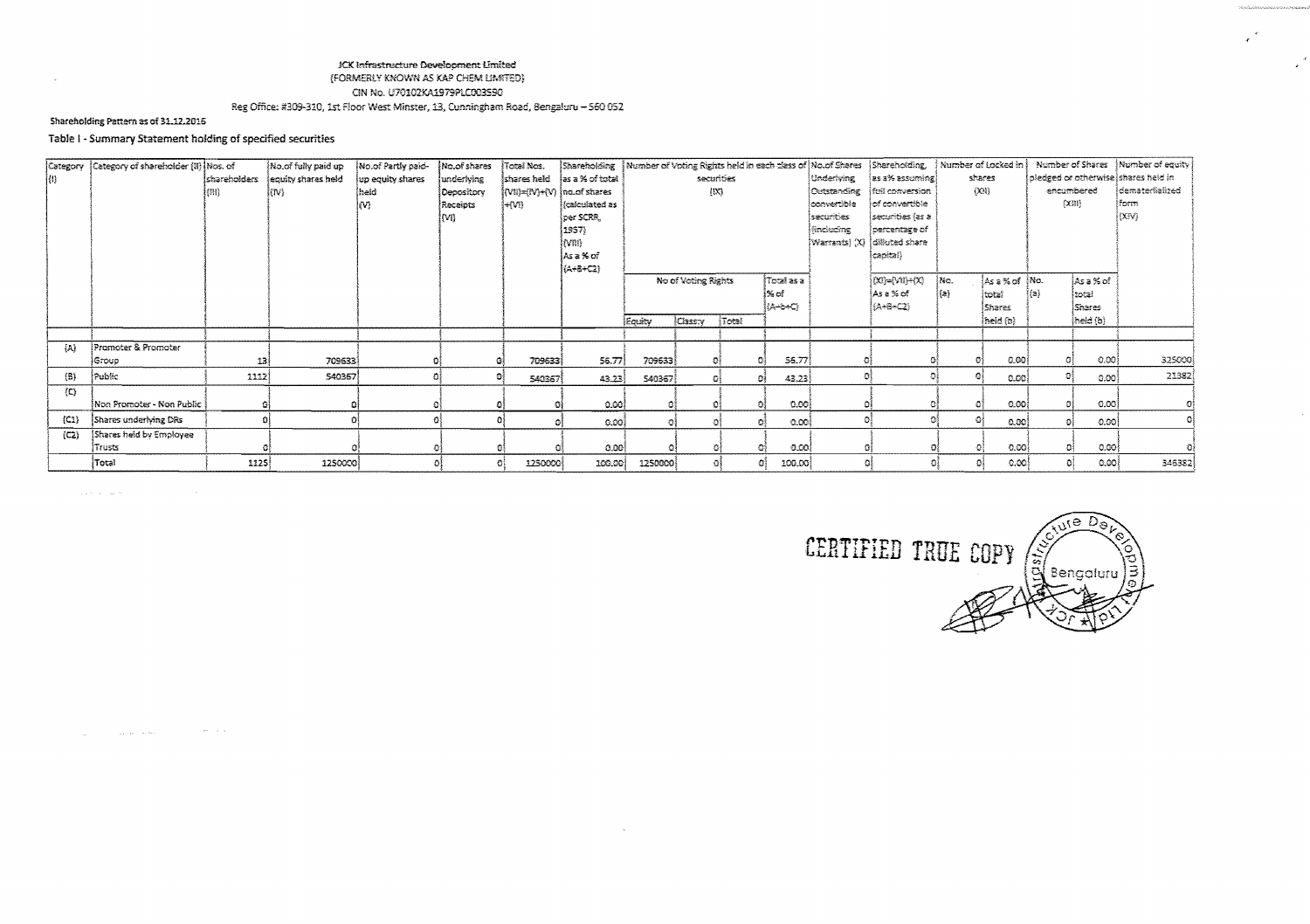|                     | Table II - Statement showing Shareholding Pattern of the Promoter and Promoter Group                                                                                                                         |      |                   | Number of Voting Rights held in each class of Mo. of Shares   Shareholding,<br>  Number of Locked in }<br>Number of Shares |                      |                                  |                 |                    |                 |                     |                  |               |                              |                                 |         |                            |                       |           |                   |          |
|---------------------|--------------------------------------------------------------------------------------------------------------------------------------------------------------------------------------------------------------|------|-------------------|----------------------------------------------------------------------------------------------------------------------------|----------------------|----------------------------------|-----------------|--------------------|-----------------|---------------------|------------------|---------------|------------------------------|---------------------------------|---------|----------------------------|-----------------------|-----------|-------------------|----------|
|                     | Category & Name of the                                                                                                                                                                                       | {PAN | No.of shareholder | No.of fully paid up (Partly paid-up )Nos. of                                                                               |                      |                                  | Total Mos.      | Shareholding       |                 |                     |                  |               |                              |                                 |         |                            |                       |           | (Number of equity |          |
|                     | Shareholders                                                                                                                                                                                                 | (a)  | (BB)              | equity shares held                                                                                                         | equity shares shares |                                  | Shares held     | ∤% calculated as { |                 | securities          |                  |               | Underlying                   | las a%                          |         | shares                     | pladged or otherwise) |           | shares held in    |          |
|                     | lo).                                                                                                                                                                                                         |      |                   | inn.                                                                                                                       | heid (V)             | ussberlying                      | (WEN-V-VI)      | per SCRR, 1957     | $\{xx\}$        |                     |                  |               | Outstanding                  | essuning hel                    | [Xi]    |                            | encumbered            |           | demateriialized   |          |
|                     |                                                                                                                                                                                                              |      |                   |                                                                                                                            |                      | Depository                       |                 | As a % of          |                 |                     |                  |               | convertible                  | (conversion of                  |         |                            | (233)                 |           | form              |          |
|                     |                                                                                                                                                                                                              |      |                   |                                                                                                                            |                      | Receipts                         |                 | (A+B+C2) (V3H)     |                 |                     |                  |               | securicies                   | convertible                     |         |                            |                       |           | (XIV)             |          |
|                     |                                                                                                                                                                                                              |      |                   |                                                                                                                            |                      | $\{V1\}$                         |                 |                    |                 | No of Voting Rights |                  | Total as a    | inducting                    | secunides fas a                 | No.     | Asa%of                     | No.                   | ¦As ≥% of |                   |          |
|                     |                                                                                                                                                                                                              |      |                   |                                                                                                                            |                      |                                  |                 |                    |                 |                     |                  | % of Total    | $\{X\}$ (Warrants) $\{X\}$ . | percentage of<br>diffuted share | $\{2\}$ | total                      | $\{2\}$               | totai     |                   |          |
|                     |                                                                                                                                                                                                              |      |                   |                                                                                                                            |                      |                                  |                 |                    |                 |                     |                  | Voting        |                              | catical)                        |         | Shares                     |                       | Shares    |                   |          |
|                     |                                                                                                                                                                                                              |      |                   |                                                                                                                            |                      |                                  |                 |                    | Equity          | Cass <sup>®</sup>   | Total            | rights        |                              | (XI)={VII}+(X) as{              |         | heid (b)                   |                       | held (b)  |                   |          |
|                     |                                                                                                                                                                                                              |      |                   |                                                                                                                            |                      |                                  |                 |                    |                 |                     |                  |               |                              | ≥ కు ల్య-కి÷Ω                   |         |                            |                       |           |                   |          |
|                     |                                                                                                                                                                                                              |      |                   |                                                                                                                            |                      |                                  |                 |                    |                 |                     |                  |               |                              |                                 |         |                            |                       |           |                   |          |
|                     |                                                                                                                                                                                                              |      |                   |                                                                                                                            |                      |                                  |                 |                    |                 |                     |                  |               |                              |                                 |         |                            |                       |           |                   |          |
|                     |                                                                                                                                                                                                              |      |                   |                                                                                                                            |                      |                                  |                 |                    |                 |                     |                  |               |                              |                                 |         |                            |                       |           |                   |          |
|                     | (1) Indian                                                                                                                                                                                                   |      |                   |                                                                                                                            |                      |                                  |                 |                    |                 |                     |                  |               |                              |                                 |         |                            |                       |           |                   |          |
| $\{E\}$             | Individual/Hindu Undivided                                                                                                                                                                                   |      | 븨                 | 709633                                                                                                                     | Đ,                   | -o)                              | 709633          | 56.77              | 709633          | ್ಯ                  | 709633           | 55.77         | GŠ                           | -oļ                             | $\circ$ | $\mathbf{C}$               | $\boldsymbol{v}$      | -ol       |                   | 325000)  |
|                     | Family                                                                                                                                                                                                       |      |                   |                                                                                                                            |                      |                                  |                 |                    |                 |                     |                  |               |                              |                                 |         | ₹Î                         |                       |           |                   |          |
|                     | <b>ISUNIL KAPUR-6</b><br>USHA KAPUR-7                                                                                                                                                                        |      | 11                | 125233                                                                                                                     | -Gļ                  | ĐÍ                               | 125233<br>78500 | 10.02              | 125233          | ĐÎ.<br>$\Omega_2^1$ | 125233<br>78500) | 10.02<br>6.28 | O)<br>O,                     | G)<br>$\mathbb{G}_2^2$          |         | ٥l<br>۵ł<br>Đ.             | οţ<br>sł              | 避<br>-6}  |                   | Φį<br>ত্ |
|                     | (JYOTI KAPUR-21                                                                                                                                                                                              |      | -11<br>최          | 78500<br>75500                                                                                                             | ٥į<br>-oļ            | Ø.<br>Đ.                         | 75500           | 5.28<br>6.04       | 78500<br>75500) | S.                  | 75500            | 6.04          | ۵ŧ                           | Θĺ                              |         | -8\$<br>-c1                | 毒素                    | -01       |                   | -C{      |
|                     | CHANDERMOHAN D                                                                                                                                                                                               |      |                   |                                                                                                                            |                      |                                  |                 |                    |                 |                     |                  |               |                              |                                 |         |                            |                       |           |                   |          |
|                     | (AGGARWAL-27                                                                                                                                                                                                 |      | -11               | 11000                                                                                                                      | 0Î                   | $\mathbb{G}$                     | 11000           | 0.88               | 11000           | αį                  | 11000            | 0.33          | οĮ                           | Đ,                              | C.      | O,                         | οļ                    | ĐĮ        |                   | ್        |
|                     | NEELAM R AGGARWAL-28                                                                                                                                                                                         |      |                   |                                                                                                                            |                      |                                  |                 |                    |                 |                     |                  |               |                              |                                 |         |                            |                       |           |                   |          |
|                     | and 1152                                                                                                                                                                                                     |      | -11               | 12100                                                                                                                      | οį                   | -O)                              | 12100           | 0.97               | 12100           | -9ì                 | 12100            | 0.97          | Оŧ                           | ß.                              | o       | O)                         | a.                    | ٥ł        |                   | -01      |
|                     | RITA CAGGARWAL-31                                                                                                                                                                                            |      | -11               | 500                                                                                                                        | $\mathbf{O}$         | $\mathbf{G}_2^T$                 | 500             | 0.04               | 500             | G)                  | 500              | 0.04          | $\mathbb{Q}_2^+$             | O)                              |         | ÐÏ<br>٥į                   | -e î                  | οļ        |                   | ٥ļ       |
|                     | arun d aggarwal-32                                                                                                                                                                                           |      | 11                | 10000                                                                                                                      | -ol                  | O,                               | 10000           | 0.80               | 10000           | ರಿಕೆ                | 10000            | 0.80)         | $\mathbf{G}_i^{\mathbb{R}}$  | ٥ł                              |         | $\sigma$<br>O <sub>2</sub> | ĐÎ.                   | $\Omega$  |                   | 이        |
|                     | DEVIKA KHANNA-                                                                                                                                                                                               |      |                   |                                                                                                                            |                      |                                  |                 |                    |                 |                     |                  |               |                              |                                 |         |                            |                       |           |                   |          |
|                     | 1301240001661987                                                                                                                                                                                             |      | 초                 | 180000                                                                                                                     | υl                   | Đ.                               | 120000          | 24.40              | 180000          | ٥Î                  | 180000           | 14.40         | e!                           | ಈ                               |         | G.<br>-C)                  | οļ                    | -ai       |                   | 180000   |
|                     |                                                                                                                                                                                                              |      |                   |                                                                                                                            |                      |                                  |                 | 0.60               |                 |                     |                  | 0.53          |                              |                                 |         |                            |                       |           |                   |          |
|                     | DHRUV CAGGARWAL-1516                                                                                                                                                                                         |      |                   | 7500                                                                                                                       | oļ                   | -G)                              | 7500            |                    | 7500            | ٥į                  | 7500             |               | 국                            | -91                             | -G)     | Ø.                         | $\Omega$              | G         |                   | Ð        |
|                     | RAGHAV A AGGARWAL-                                                                                                                                                                                           |      |                   |                                                                                                                            |                      |                                  |                 | 0.40               |                 |                     |                  | همه           |                              |                                 |         |                            |                       |           |                   |          |
|                     | 1517<br>(Shruti Kapur- 1528 and                                                                                                                                                                              |      | X.                | 5000                                                                                                                       | 0Į                   | -91                              | 5000            |                    | 5000            | O.                  | 5000             |               | 더                            | -98                             |         | ٥ł<br>٥                    | $\mathcal{O}$         | Ø.        |                   | -01      |
|                     | 1552                                                                                                                                                                                                         |      | $\mathbf{1}$      | 55800                                                                                                                      | ٥                    | -48                              | 55800           | 4.45               | 55800           | 创造                  | ssecol           | 4,45          | C.                           | -of                             |         | O.<br>ō                    | Đ.                    | ЮĬ        |                   | O        |
|                     | KRISHAN KAPUR-                                                                                                                                                                                               |      |                   |                                                                                                                            |                      |                                  |                 |                    |                 |                     |                  |               |                              |                                 |         |                            |                       |           |                   |          |
|                     | 1301240003508354                                                                                                                                                                                             |      | 1                 | 145000                                                                                                                     | -81                  | - ol                             | 145000          | 11.60              | 145000          | O.                  | 145000           | 끄.53          | O)                           |                                 | -ol     | Đ.<br>33                   | $\mathcal{D}$         | ŌÌ.       |                   | 145000   |
|                     | CHANDERMOHAN D                                                                                                                                                                                               |      |                   |                                                                                                                            |                      |                                  |                 |                    |                 |                     |                  |               |                              |                                 |         |                            |                       |           |                   |          |
|                     | AGGARWAL-68                                                                                                                                                                                                  |      | $\mathbf{1}$      | 3500)                                                                                                                      | -ol                  | - 13                             | 3500            | 0.28               | 2500            | - Cal               | 3500             | 0.23          | -51                          |                                 | οî      | ٥i<br>Фİ                   | Đ.                    | Δł        |                   | Oš       |
| $\{b\}$             | Central Government /                                                                                                                                                                                         |      |                   |                                                                                                                            |                      |                                  |                 |                    |                 |                     |                  |               |                              |                                 |         |                            |                       |           |                   |          |
|                     | State Government(s)                                                                                                                                                                                          |      |                   |                                                                                                                            |                      |                                  |                 |                    |                 |                     |                  |               |                              |                                 |         |                            |                       |           |                   |          |
|                     | Name {xy2.______}                                                                                                                                                                                            |      |                   |                                                                                                                            |                      |                                  |                 |                    |                 |                     |                  |               |                              |                                 |         |                            |                       |           |                   |          |
| $\langle c \rangle$ | Financial Institutions /                                                                                                                                                                                     |      |                   |                                                                                                                            |                      |                                  |                 |                    |                 |                     |                  |               |                              |                                 |         |                            |                       |           |                   |          |
|                     | <b>Banks</b>                                                                                                                                                                                                 |      |                   |                                                                                                                            |                      |                                  |                 |                    |                 |                     |                  |               |                              |                                 |         |                            |                       |           |                   |          |
|                     |                                                                                                                                                                                                              |      |                   |                                                                                                                            |                      |                                  |                 |                    |                 |                     |                  |               |                              |                                 |         |                            |                       |           |                   |          |
|                     | (d)   Any Other (specify)                                                                                                                                                                                    |      |                   |                                                                                                                            |                      |                                  |                 |                    |                 |                     |                  |               |                              |                                 |         |                            |                       |           |                   |          |
|                     | Mame (xyz<br>a an<br>Sub-Total (A)(1)                                                                                                                                                                        |      | 131               | 709633                                                                                                                     |                      | $\mathbb{C}^{\frac{1}{2}}$<br>οŧ | 709633          |                    |                 |                     | 709633           |               |                              |                                 | ĐÌ      | ٥į                         |                       |           |                   | 325000   |
| $\{2\}$             | Foreign                                                                                                                                                                                                      |      |                   |                                                                                                                            |                      |                                  |                 | 56.77              | 709633)         | Oł.                 |                  | 56.77         |                              | $\mathbb{E}$                    |         | ٥Į                         |                       | ۵ł        | -ol               |          |
|                     | Individuals (Non-Resident                                                                                                                                                                                    |      |                   |                                                                                                                            |                      |                                  |                 |                    |                 |                     |                  |               |                              |                                 |         |                            |                       |           |                   |          |
| {a}                 | Individuals / Foreign                                                                                                                                                                                        |      |                   |                                                                                                                            |                      |                                  |                 |                    |                 |                     |                  |               |                              |                                 |         |                            |                       |           |                   |          |
|                     | Individuals)                                                                                                                                                                                                 |      |                   |                                                                                                                            |                      |                                  |                 |                    |                 |                     |                  |               |                              |                                 |         |                            |                       |           |                   |          |
|                     | Name (xyz                                                                                                                                                                                                    |      |                   |                                                                                                                            |                      |                                  |                 |                    |                 |                     |                  |               |                              |                                 |         |                            |                       |           |                   |          |
| (b)                 | Government                                                                                                                                                                                                   |      |                   |                                                                                                                            |                      |                                  |                 |                    |                 |                     |                  |               |                              |                                 |         |                            |                       |           |                   |          |
|                     | Name (xyz                                                                                                                                                                                                    |      |                   |                                                                                                                            |                      |                                  |                 |                    |                 |                     |                  |               |                              |                                 |         |                            |                       |           |                   |          |
| (c)                 | Institutions                                                                                                                                                                                                 |      |                   |                                                                                                                            |                      |                                  |                 |                    |                 |                     |                  |               |                              |                                 |         |                            |                       |           |                   |          |
|                     | Name (xyz)                                                                                                                                                                                                   |      |                   |                                                                                                                            |                      |                                  |                 |                    |                 |                     |                  |               |                              |                                 |         |                            |                       |           |                   |          |
|                     | (d) Foreign Portfolio Investor                                                                                                                                                                               |      |                   |                                                                                                                            |                      |                                  |                 |                    |                 |                     |                  |               |                              |                                 |         |                            |                       |           |                   |          |
|                     | Name (xyz                                                                                                                                                                                                    |      |                   |                                                                                                                            |                      |                                  |                 |                    |                 |                     |                  |               |                              |                                 |         |                            |                       |           |                   |          |
|                     | (e) {Any Other (specify)<br>Sub-Total (A)(2)                                                                                                                                                                 |      |                   |                                                                                                                            |                      |                                  |                 |                    |                 |                     |                  |               |                              |                                 |         |                            |                       |           |                   |          |
|                     | Total Shareholding of                                                                                                                                                                                        |      | 0Î                | οł                                                                                                                         |                      | ٥l                               | ٥ł<br>۵l        | ٥ŝ                 | -28             | $\mathbb{O}^2_0$    | 好                |               | O)                           | $\mathbb{Q}_1^2$                | Oj      | ٥į<br>ĐĮ.                  |                       | ٥ł        | αł                | $\Omega$ |
|                     | Promoter and Promoter                                                                                                                                                                                        |      | 23                | 709633                                                                                                                     |                      | ٥                                | 709633          | 56.77              | 709533          | -ci                 | 709533           |               | ó                            |                                 |         | -al                        |                       |           |                   | 325000   |
|                     | Group (A)=(A)(1)+(A)(2)                                                                                                                                                                                      |      |                   |                                                                                                                            |                      |                                  |                 |                    |                 |                     |                  | 55.77         |                              |                                 | -31     | $\Omega$                   |                       | Đ,<br>Ø.  |                   |          |
|                     | Details of Shares which remain unclaimed may be given here along with detials such as number of shareholdes, outstanding shares held in demat/unclaimed suspens account, voting rights which are frozen etc. |      |                   |                                                                                                                            |                      |                                  |                 |                    |                 |                     |                  |               |                              |                                 |         |                            |                       |           |                   |          |
| Notes:              |                                                                                                                                                                                                              |      |                   |                                                                                                                            |                      |                                  |                 |                    |                 |                     |                  |               |                              |                                 |         |                            |                       |           |                   |          |
| $\{3\}$             | [PAN would not be displayed on website of Stock Exchange(s)                                                                                                                                                  |      |                   |                                                                                                                            |                      |                                  |                 |                    |                 |                     |                  |               |                              |                                 |         |                            |                       |           |                   |          |



 $\Delta$ 

 $\sim$   $\sigma$   $^{-1}$ 

 $\sim$ 

[2] The term 'Encumbrance' has the same meaning as assigned under regulation 28(3) of SEBI (Substantial Acquisition of Shares and Takeovers) Regulations, 2011.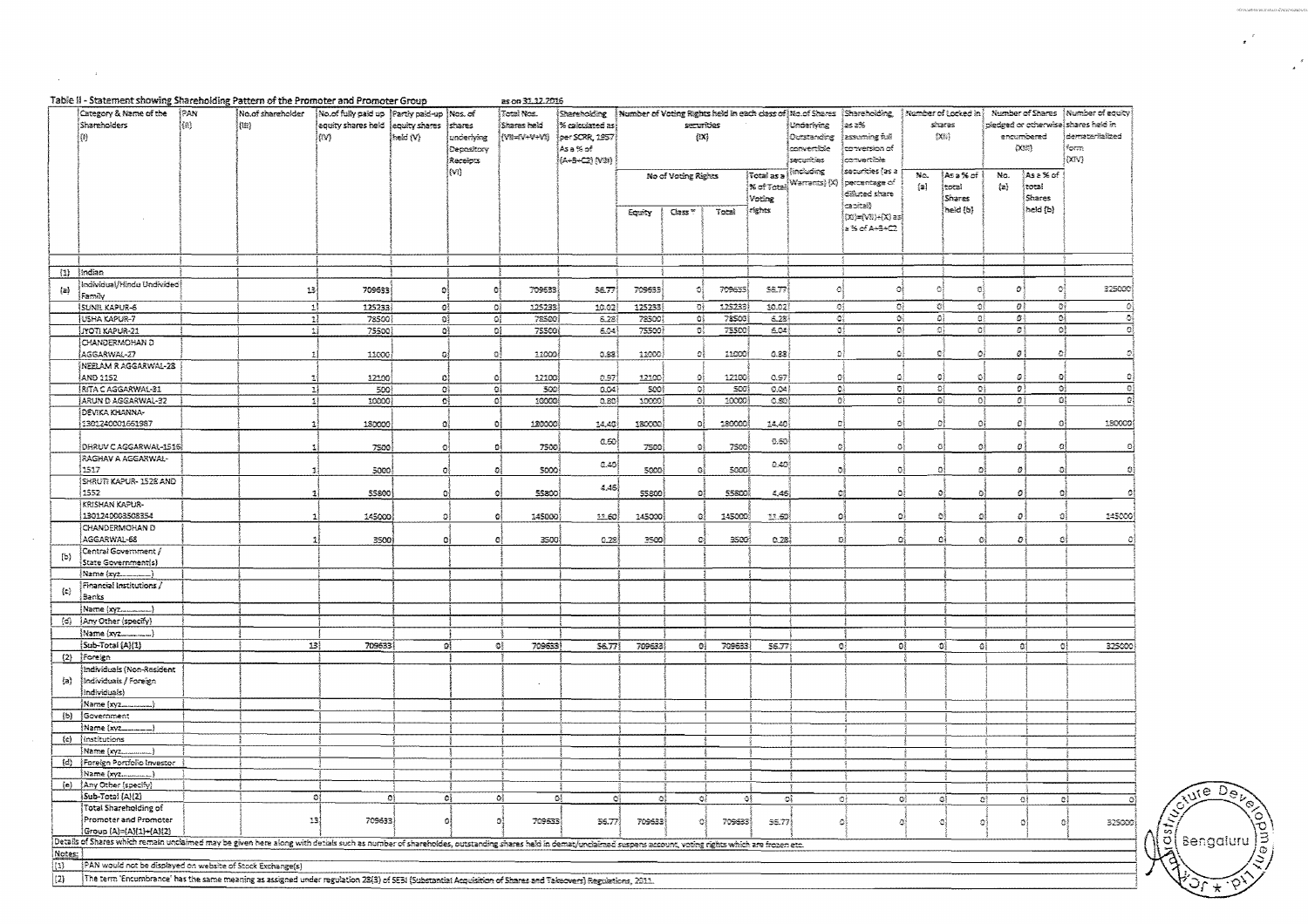## Table III - Statement showing Shareholding Pattern of the Public Shareholder

as on 31.12.2016

| Category & Name of the<br><b>Shareholders</b><br>lm. |                                                                                                   | PAN.<br>$\{B\}$ | No.of shareholder<br>$\{III\}$ | No.of fully paid up Partly paid-up Nos. of<br>equity shares held lequity shares<br>inv) | held (V)       | shares<br>underlying<br>Depository<br>Receipis<br>irvn | Total Nos.<br>Shares held<br>¦{VII=IV+V÷VI} | Shareholding $\parallel$ Number of Voting Rights held in each class $\parallel$ No.of Shares $\parallel$ Total<br>% calculated as<br>per SCRR, 1957<br>Asa%of<br>(A+B+C2) (V:S) |                  | of securities<br>{3X}          |                |                                                     | Underlying<br>Outstanding<br>convertible<br>securities<br>induding | Shareholding,<br>35 a%<br><b>Essuming full</b><br>conversion of<br>convertible |                  | Number of Locked in [<br>shares<br>[233]  | encombered                       | Number of Shares<br>pledged or otherwise                     | Mumber of equity<br>shares held in<br>(XI8) demateriialized<br>form<br>ltxtvs. |
|------------------------------------------------------|---------------------------------------------------------------------------------------------------|-----------------|--------------------------------|-----------------------------------------------------------------------------------------|----------------|--------------------------------------------------------|---------------------------------------------|---------------------------------------------------------------------------------------------------------------------------------------------------------------------------------|------------------|--------------------------------|----------------|-----------------------------------------------------|--------------------------------------------------------------------|--------------------------------------------------------------------------------|------------------|-------------------------------------------|----------------------------------|--------------------------------------------------------------|--------------------------------------------------------------------------------|
|                                                      |                                                                                                   |                 |                                |                                                                                         |                |                                                        |                                             |                                                                                                                                                                                 | Equity           | No of Voting Rights<br>Class Y | Total          | Total as a<br><b>K</b> of Total<br>Voting<br>rights | Warrants) (X)                                                      | securities (as a<br>percentage of<br>dilisted share<br>capital) (Xi)           | No.<br>$\{a\}$   | ¦Asa%of<br> total  <br>Shares<br>held (b) | No.<br>(Not<br>applicable<br>{a} | As a % of<br>total Shares<br>heid (Not<br>applicable)<br>(b) |                                                                                |
|                                                      | (1) institutions                                                                                  |                 |                                |                                                                                         |                |                                                        |                                             |                                                                                                                                                                                 |                  |                                |                |                                                     |                                                                    |                                                                                |                  |                                           |                                  |                                                              |                                                                                |
|                                                      | (a) Munual Fund                                                                                   |                 |                                |                                                                                         |                |                                                        |                                             |                                                                                                                                                                                 |                  |                                |                |                                                     |                                                                    |                                                                                |                  |                                           |                                  |                                                              |                                                                                |
|                                                      | (b) Venture Capital Funds                                                                         |                 |                                | c <sub>i</sub><br>ol                                                                    | ΩÌ             | 猜                                                      | $\mathbf{G}_3^2$                            | O.                                                                                                                                                                              | οì               | øł                             | ūĺ             | 0.001                                               |                                                                    | ĐÎ.<br>Gś                                                                      |                  | - OŠ<br>G)                                |                                  |                                                              |                                                                                |
|                                                      | Name (xyz)                                                                                        |                 |                                |                                                                                         |                |                                                        |                                             |                                                                                                                                                                                 |                  |                                |                |                                                     |                                                                    |                                                                                |                  |                                           |                                  |                                                              |                                                                                |
| $\{\epsilon\}$                                       | Alternative Investment                                                                            |                 | -ol                            | 0Î                                                                                      | зł             | ۵İ                                                     | $\Omega$                                    | $\Omega$                                                                                                                                                                        | $\Omega$         | þ.                             | ol             | -c.co)                                              |                                                                    | εł<br>e.                                                                       |                  | ol<br>O.                                  |                                  |                                                              |                                                                                |
|                                                      | Funds                                                                                             |                 |                                |                                                                                         |                |                                                        |                                             |                                                                                                                                                                                 |                  |                                |                |                                                     |                                                                    |                                                                                |                  |                                           |                                  |                                                              |                                                                                |
|                                                      | Name (xyz)                                                                                        |                 |                                |                                                                                         |                |                                                        |                                             |                                                                                                                                                                                 |                  |                                |                |                                                     |                                                                    |                                                                                |                  |                                           |                                  |                                                              |                                                                                |
| (d)                                                  | Foreign Venture Capital                                                                           |                 | ٥                              | ó                                                                                       | Đ.             | -ol                                                    | Đ,                                          | e                                                                                                                                                                               | -98              | oļ                             | -98            | രക്                                                 |                                                                    | $\sigma$<br>වේ                                                                 |                  | Ωi<br>Đ.                                  |                                  |                                                              |                                                                                |
|                                                      | investors                                                                                         |                 |                                |                                                                                         |                |                                                        |                                             |                                                                                                                                                                                 |                  |                                |                |                                                     |                                                                    |                                                                                |                  |                                           |                                  |                                                              |                                                                                |
|                                                      |                                                                                                   |                 |                                |                                                                                         |                |                                                        |                                             |                                                                                                                                                                                 |                  |                                |                |                                                     |                                                                    |                                                                                |                  |                                           |                                  |                                                              |                                                                                |
| (e)                                                  | Foreign Portfolio Investors                                                                       |                 |                                |                                                                                         |                |                                                        |                                             |                                                                                                                                                                                 |                  |                                |                |                                                     |                                                                    |                                                                                |                  |                                           |                                  |                                                              |                                                                                |
| 仍                                                    | Financial Institutions/Banks                                                                      |                 |                                | 18900<br>-11                                                                            | D              | O.                                                     | 18900                                       | 151                                                                                                                                                                             | 18900            | -Gi                            | 13900          | 1.52                                                |                                                                    | -23<br>$\mathbb{G}$                                                            |                  | - 24<br>-C                                |                                  |                                                              | 18900                                                                          |
|                                                      | <b>ICICI BANK LIMITED-</b>                                                                        | AAAC1195H       |                                |                                                                                         |                |                                                        |                                             |                                                                                                                                                                                 |                  |                                |                |                                                     |                                                                    | $\mathbf{G}^{\perp}$                                                           |                  | ٥Î<br>$\ddot{\mathbf{Q}}$                 |                                  |                                                              |                                                                                |
|                                                      | 1601430000000043                                                                                  |                 |                                | 18900<br>-11                                                                            | Ō.             | $\mathbf{G}$                                           | 18900                                       | 1.51                                                                                                                                                                            | 18900            | O.                             | 18308          | 1.51                                                |                                                                    | Đ,                                                                             |                  |                                           |                                  |                                                              | 18900                                                                          |
|                                                      | (g) {Insurance Companies                                                                          |                 |                                | ol.<br>Đį.                                                                              | ٥l             | -o)                                                    |                                             | oj.<br>oł                                                                                                                                                                       | $\Omega^0_0$     | $\mathbf{O}_i^3$               | - Oğ           | ೂಂ                                                  |                                                                    | $\mathbf{Q}$ .<br>$13\,$                                                       |                  | $\Omega^{\xi}$<br>Đ)                      |                                  |                                                              |                                                                                |
|                                                      |                                                                                                   |                 |                                |                                                                                         |                |                                                        |                                             |                                                                                                                                                                                 |                  |                                |                |                                                     |                                                                    |                                                                                |                  |                                           |                                  |                                                              |                                                                                |
| $\{h\}$                                              | Provident Funds / Pension                                                                         |                 |                                | Ωł<br>Δ                                                                                 | ۵İ             | O.                                                     | $\Omega$                                    | O                                                                                                                                                                               | O.               | $\Omega$                       | -9             | 0.00                                                |                                                                    | ٥į<br>$\mathbb{G}_3^3$                                                         |                  | ٥Î<br>Đ                                   |                                  |                                                              |                                                                                |
|                                                      | Funds<br>Mame (xy2___                                                                             |                 |                                |                                                                                         |                |                                                        |                                             |                                                                                                                                                                                 |                  |                                |                |                                                     |                                                                    |                                                                                |                  |                                           |                                  |                                                              |                                                                                |
| 司                                                    | Any Other (specify)                                                                               |                 |                                | O <sub>1</sub>                                                                          | ٥i<br>G,       |                                                        | 전용                                          | ΩÎ<br>oļ                                                                                                                                                                        | $\mathbf{G}_1^1$ | -O§                            | 퍼              | 0.03                                                |                                                                    | ał                                                                             | ೀ                | ٥Į<br>٥Į                                  |                                  |                                                              |                                                                                |
|                                                      |                                                                                                   |                 |                                |                                                                                         |                |                                                        |                                             |                                                                                                                                                                                 |                  |                                |                |                                                     |                                                                    |                                                                                |                  |                                           |                                  |                                                              |                                                                                |
|                                                      | Sub-Total (B)[1)                                                                                  |                 |                                | $\mathbf{1}$<br>18900                                                                   |                | o)                                                     | ĐÎ.<br>12500                                | 2.51                                                                                                                                                                            | 18900            |                                | ₿}<br>18900    | 2.52                                                |                                                                    | ٥Į                                                                             | Эļ               | -O)<br>-G)                                |                                  |                                                              | 18900)                                                                         |
|                                                      | [2] Central Government /                                                                          |                 |                                |                                                                                         |                |                                                        |                                             |                                                                                                                                                                                 |                  |                                |                |                                                     |                                                                    |                                                                                |                  |                                           |                                  |                                                              |                                                                                |
|                                                      | State Government(s) /<br>President of India                                                       |                 |                                | o                                                                                       | 者              | 钱                                                      |                                             |                                                                                                                                                                                 | 益                | o                              | $\Omega$       | 0.001                                               |                                                                    | G                                                                              | Ď.               | O.<br>$\alpha$                            |                                  |                                                              |                                                                                |
|                                                      |                                                                                                   |                 |                                |                                                                                         |                |                                                        |                                             |                                                                                                                                                                                 |                  |                                |                |                                                     |                                                                    |                                                                                |                  |                                           |                                  |                                                              |                                                                                |
|                                                      | Sub-Total (B)(2)                                                                                  |                 |                                | ٥Į                                                                                      | 0j             | øł                                                     | ĐÎ.                                         | G)<br>GŚ                                                                                                                                                                        | $\mathbb{G}_2^3$ |                                | e.<br>작        | 0.00                                                |                                                                    | O.                                                                             | Ωţ               | 發<br>-0j                                  |                                  |                                                              | л                                                                              |
|                                                      | (3) Non-institutions                                                                              |                 |                                |                                                                                         |                |                                                        |                                             |                                                                                                                                                                                 |                  |                                |                |                                                     |                                                                    |                                                                                |                  |                                           |                                  |                                                              |                                                                                |
| $\left\{ =\right\}$                                  | Individuals -<br>i. Individual shareholders<br>holding nominal share<br>capital up to Rs.2 lakhs. |                 | 1106                           |                                                                                         |                | O.                                                     | 267117<br>$\Omega$                          | 21.37                                                                                                                                                                           | 267117           |                                | 267117<br>OI.  | 21.37                                               |                                                                    | ٥ĭ                                                                             | Đ.               | Đ,<br>$\mathcal{O}$                       |                                  |                                                              | 2482                                                                           |
|                                                      | ii. Individual shareholders<br>holding nominal share                                              |                 |                                | 267117                                                                                  |                | ĐÌ                                                     | 254150<br>٥                                 | 20.33                                                                                                                                                                           | 254150           |                                | 254150)<br>۵ł  | 20.33}                                              |                                                                    | ٥i                                                                             | ō                | Q)<br>ė                                   |                                  |                                                              |                                                                                |
|                                                      | capital in excess of Rs.2<br>lakhs.                                                               |                 |                                | 254150<br>43                                                                            |                |                                                        |                                             |                                                                                                                                                                                 |                  |                                |                |                                                     |                                                                    |                                                                                |                  |                                           |                                  |                                                              |                                                                                |
|                                                      | <b>SUDHIR KUMAR GUPTA-</b>                                                                        |                 |                                |                                                                                         |                |                                                        |                                             |                                                                                                                                                                                 |                  |                                |                |                                                     |                                                                    |                                                                                |                  |                                           |                                  |                                                              |                                                                                |
|                                                      | 118                                                                                               |                 |                                | 119500<br>,                                                                             |                | оl                                                     | $\Omega$<br>129500                          | 9.56                                                                                                                                                                            | 119500           | Đ,                             | 119500         | 3.55                                                |                                                                    | ್ಮ<br>g)                                                                       |                  | $\circ$<br>್ತಿ                            |                                  |                                                              |                                                                                |
|                                                      | SUSHIL KUMAR GUPTA-120                                                                            |                 |                                | 54650<br>1                                                                              |                | ٥ł                                                     | 54550<br>$\mathbf{O}$                       | 4.37                                                                                                                                                                            | 54650            |                                | 54850<br>9Ì    | 4.37                                                |                                                                    | G.                                                                             | d                | G.<br>$\mathbf{c}$                        |                                  |                                                              |                                                                                |
|                                                      | INDU BALUJA-121                                                                                   |                 |                                | $\mathbf{1}$<br>50000                                                                   |                | Oł                                                     | Oł.<br>socco                                | ≝≬                                                                                                                                                                              | 50000            |                                | 야<br>50000     | $\Delta_3^2$                                        |                                                                    | $\mathbb{Q}_2^2$                                                               | $\mathbb{G}_i^2$ | ۵Î                                        | ĐÎ.                              |                                                              |                                                                                |
|                                                      | <b>DEVIDAS NARAINDAS</b>                                                                          |                 |                                |                                                                                         |                | ٥I                                                     | $\circ$<br>30000                            | 2.5                                                                                                                                                                             | 30000            | ٥l                             | 30000          | 2.4                                                 |                                                                    | oļ                                                                             | $\mathbb{C}^2$   | o,                                        |                                  |                                                              |                                                                                |
|                                                      | BUDHRANI-1074                                                                                     |                 |                                | 30000<br>31                                                                             |                |                                                        |                                             |                                                                                                                                                                                 |                  |                                |                |                                                     |                                                                    |                                                                                |                  | 移                                         |                                  |                                                              |                                                                                |
|                                                      | (b) NBFCs registered with RBI                                                                     |                 |                                | οļ                                                                                      | O,             | ٥l                                                     | ٥ł                                          | $\mathbb{C}$<br>-ci                                                                                                                                                             |                  | ٥ł                             | $\mathbf{C}^2$ | 0.001<br>$\mathbf{B}$                               |                                                                    | $\sigma_i$                                                                     | ್                | $\overline{\circ}$<br>$\mathbb{O}^1_2$    |                                  |                                                              | fure Del                                                                       |
|                                                      | Name (xyz_______)                                                                                 |                 |                                |                                                                                         |                |                                                        |                                             |                                                                                                                                                                                 |                  |                                |                |                                                     |                                                                    |                                                                                |                  |                                           |                                  |                                                              |                                                                                |
|                                                      | [C] Employee Trusts<br>Name (xyz                                                                  |                 |                                | $\overline{\mathfrak{a}}$                                                               | $\overline{c}$ | οį                                                     | -Oğ                                         | $\mathbf{c}$<br>OĴ.                                                                                                                                                             |                  | σĮ                             | $\mathbb{C}^1$ | -ci<br>$\mathfrak{B}^k$                             |                                                                    | $\mathbb{O}^{\ell}$                                                            | o)               | O,                                        | ٥ì                               |                                                              |                                                                                |
| (D)                                                  | Overseas Depositories                                                                             |                 |                                |                                                                                         |                |                                                        |                                             |                                                                                                                                                                                 |                  |                                |                |                                                     |                                                                    |                                                                                |                  |                                           |                                  |                                                              | 57                                                                             |
|                                                      | (holding DRs)(balancing<br>figure)                                                                |                 |                                | οi                                                                                      |                | ΩĬ                                                     | $\mathcal{D}_{\mathcal{A}}$<br>n.           | O                                                                                                                                                                               | Ø,               | Ġ                              | $\circ$        | 0.00                                                |                                                                    | ್ಟಿ                                                                            | Đ)               | ō<br>Ø                                    |                                  |                                                              | <b>Aengaluru</b>                                                               |
|                                                      | (E) Any Other (specify)                                                                           |                 |                                | 치<br>200                                                                                |                | -oj                                                    | 화<br>2001                                   | 0.02 <sub>2</sub>                                                                                                                                                               | 200              |                                | B}<br>200      | ್ಲಿಯ                                                |                                                                    | $\mathbb{C}^3_3$                                                               | $\mathbf{O}_3^1$ | ΩĮ                                        | ð,                               |                                                              | <b>ROCK</b>                                                                    |
|                                                      | 43   BODY CORPORATE                                                                               |                 |                                | $\mathbf{1}$<br>250                                                                     |                | ĐÎ<br>죄                                                |                                             |                                                                                                                                                                                 |                  |                                |                |                                                     |                                                                    |                                                                                |                  |                                           |                                  |                                                              |                                                                                |

.<br>Seveziariariaria calculaturaria

 $\mathcal{L}$ 

 $\mathcal{A}$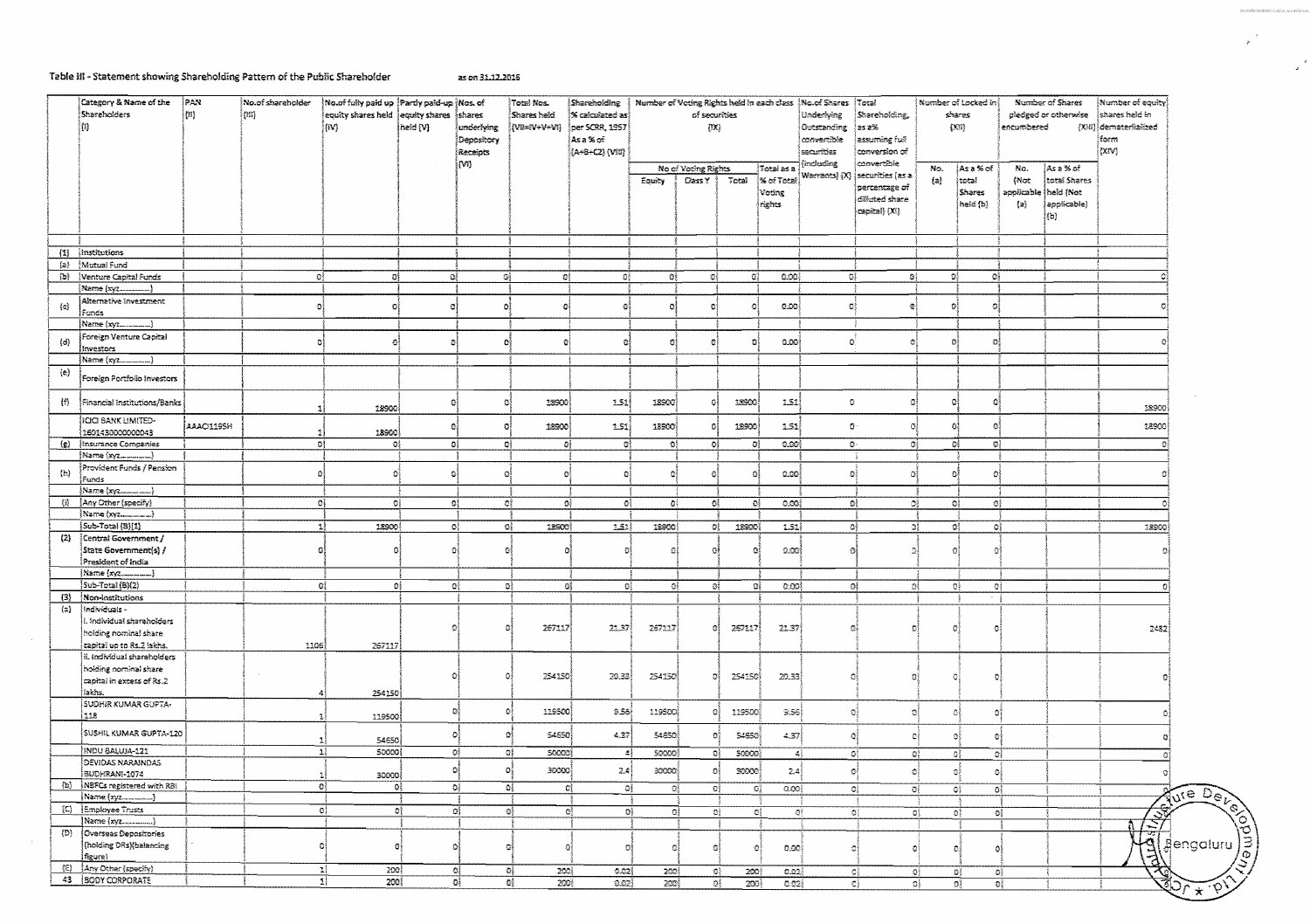|         | Sub-Total (B)(3)                                                                                                                                                                                               |  | 1111 | 521467 |  |  | 521467 | 41.72) | 521467 | 521457<br>Of | 41.72 |  |  |  |  | 2432  |
|---------|----------------------------------------------------------------------------------------------------------------------------------------------------------------------------------------------------------------|--|------|--------|--|--|--------|--------|--------|--------------|-------|--|--|--|--|-------|
|         | Total Public Shareholding<br>$ (B)=(B)(1)+(B)(2)+(B)(3)$                                                                                                                                                       |  | 111  | 540367 |  |  | 540367 | 43.23  | 540367 | 540367<br>GI | 43.23 |  |  |  |  | 21382 |
|         | Details of the shareholders acting as persons in Concert including their Shareholding (No. and %)                                                                                                              |  |      |        |  |  |        |        |        |              |       |  |  |  |  |       |
|         | Details of Shares which remain unclaimed may be given here along with details such as number of shareholders, outstanding shares held in demat/unclaimed suspense account, voting rights which are frozen etc. |  |      |        |  |  |        |        |        |              |       |  |  |  |  |       |
| Notes:  |                                                                                                                                                                                                                |  |      |        |  |  |        |        |        |              |       |  |  |  |  |       |
| $\{1\}$ | [PAN would not be displayed on website of Stock Exchange(s)                                                                                                                                                    |  |      |        |  |  |        |        |        |              |       |  |  |  |  |       |
| {(2)    | The above format needs to be disclosed along with the name of following persons:                                                                                                                               |  |      |        |  |  |        |        |        |              |       |  |  |  |  |       |
|         | -Institutions/Non Institutions holding more than 1% of total number of shares.                                                                                                                                 |  |      |        |  |  |        |        |        |              |       |  |  |  |  |       |
| [{3}    | W.r.t. the information pertaining to Depository Receipts, the same maya be disclosed the respective columns to the extent information available and the balance to be disclosed as held by custodian.          |  |      |        |  |  |        |        |        |              |       |  |  |  |  |       |

 $\label{eq:2.1} \frac{1}{\sqrt{2\pi}}\int_{0}^{\infty}\frac{1}{\sqrt{2\pi}}\left(\frac{1}{\sqrt{2\pi}}\right)^{2\alpha} \frac{1}{\sqrt{2\pi}}\,d\mu_{\alpha}^{2}$ 



 $\sim$ 

 $\frac{d}{dt}$